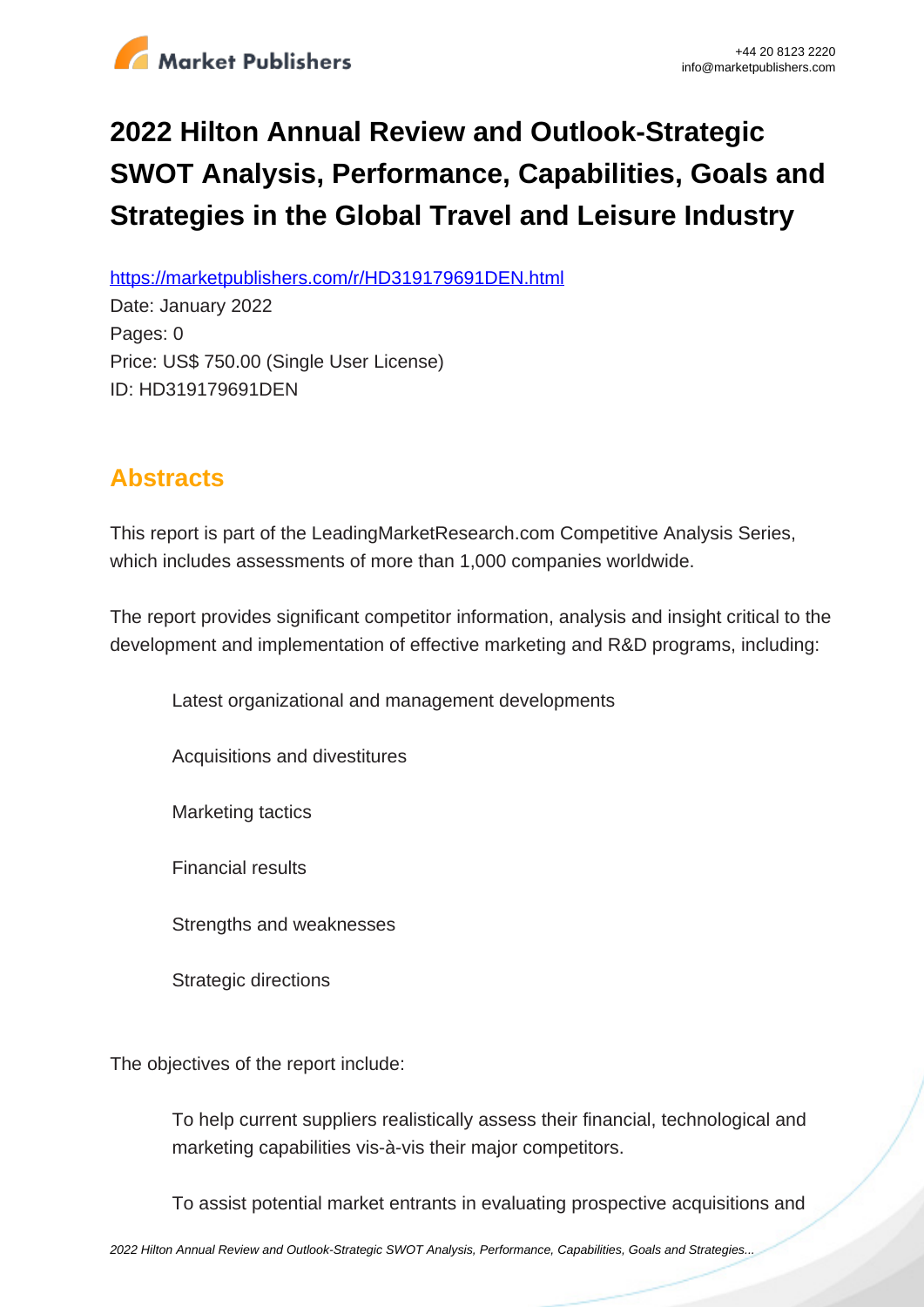

joint venture candidates.

To complement the organizations' internal competitor information gathering efforts with objective analysis, data interpretation and insight.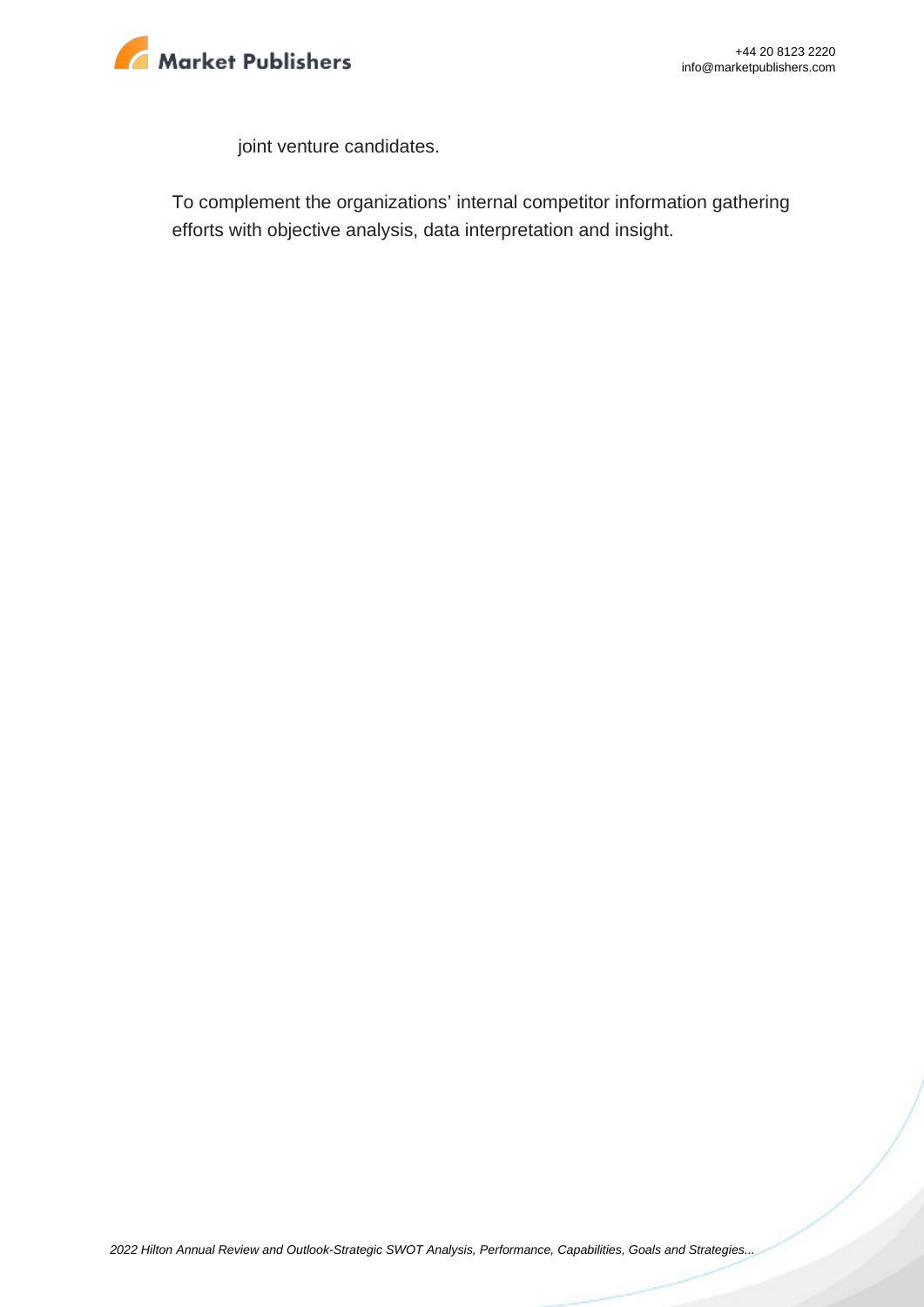

## I would like to order

Product name: 2022 Hilton Annual Review and Outlook-Strategic SWOT Analysis, Performance, Capabilities, Goals and Strategies in the Global Travel and Leisure Industry Product link: [https://marketpublishers.com/r/HD319179691DEN.html](https://marketpublishers.com/report/services/travel-leisure/hilton-annual-review-n-outlook-strategic-swot-analysis-performance-capabilities-goals-n-strategies-in-global-travel-n-leisure-industry.html) Price: US\$ 750.00 (Single User License / Electronic Delivery) If you want to order Corporate License or Hard Copy, please, contact our Customer Service: [info@marketpublishers.com](mailto:info@marketpublishers.com)

## Payment

To pay by Credit Card (Visa, MasterCard, American Express, PayPal), please, click button on product page [https://marketpublishers.com/r/HD319179691DEN.html](https://marketpublishers.com/report/services/travel-leisure/hilton-annual-review-n-outlook-strategic-swot-analysis-performance-capabilities-goals-n-strategies-in-global-travel-n-leisure-industry.html)

To pay by Wire Transfer, please, fill in your contact details in the form below:

First name: Last name: Email: Company: Address: City: Zip code: Country: Tel: Fax: Your message:

\*\*All fields are required

Custumer signature

Please, note that by ordering from marketpublishers.com you are agreeing to our Terms & Conditions at<https://marketpublishers.com/docs/terms.html>

To place an order via fax simply print this form, fill in the information below and fax the completed form to +44 20 7900 3970